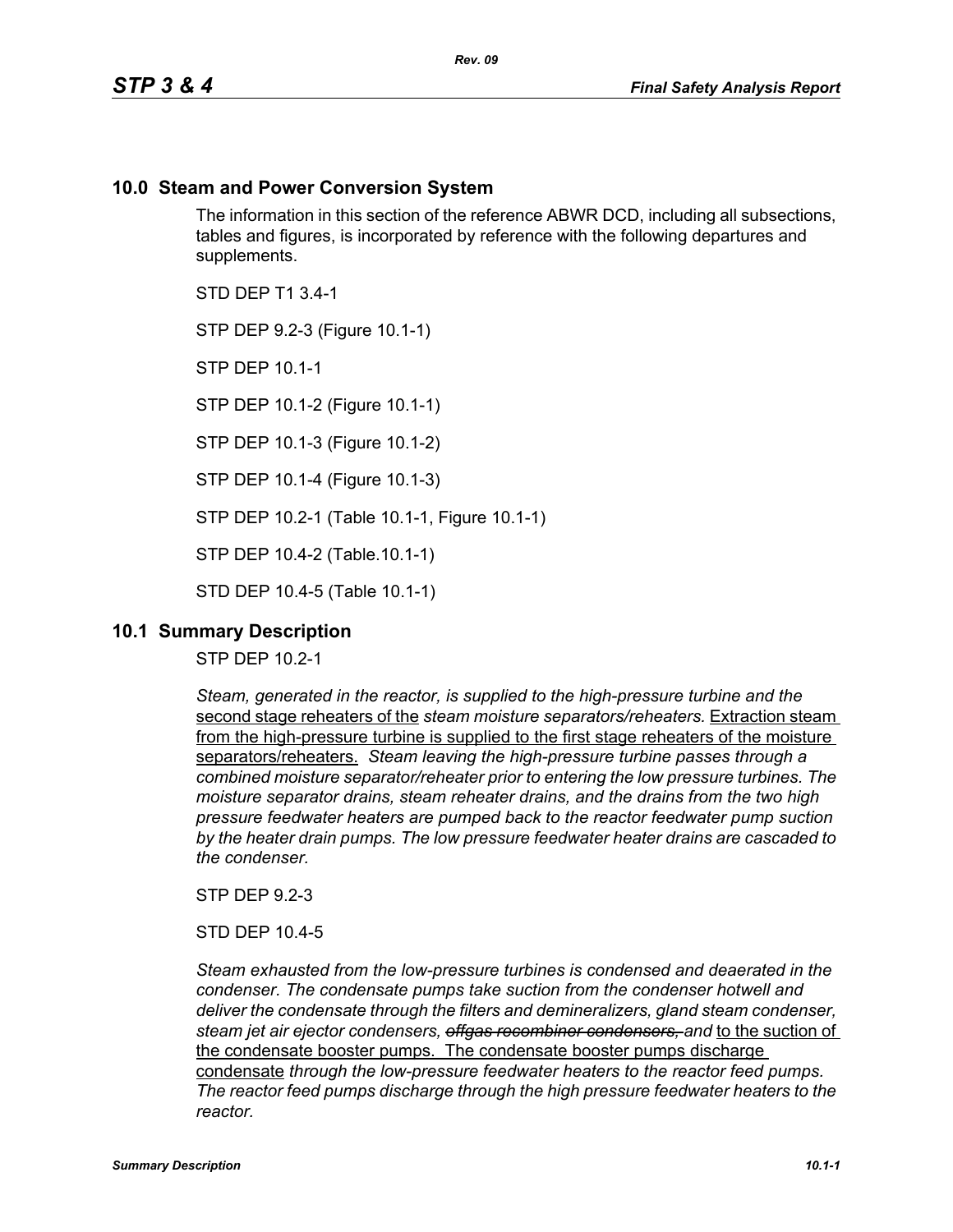The conceptual design information in this section of the reference ABWR DCD is replaced with the following site-specific supplemental information.

*Major S&PC System design features are summarized in Table 10.1-1. The system main conceptual features are illustrated on Figure 10.1-1, assuming a triple pressure condenser. This type of condenser and other site dependent ABWR plant features and parameters are reported herein based on typical central U.S. site conditions. They are given here to more completely define the ABWR Turbine Island standard design and to be used as references in reviewing future ABWR plant-specific licensing submittals, and confirming that such submittals are indeed consistent with the standard design. Nothing in the ABWR Standard Plant design is meant to preclude the use of a once through cooling system and a single pressure condenser nor will such changes affect the Nuclear Island.*

#### STP DEP 10.1-1

*The inlet pressure at the turbine main steam valves will not exceed rated pressure, except when operating above 95% of the maximum guaranteed turbine flow. It will be permissible to increase the inlet pressure to 103% of rated pressure, provided the control valve position is adjusted so that the resulting steam flow does not exceed the steam flow that is obtained when operating at rated pressure with control valves wide open.* The inlet pressure at the turbine main steam valves reflects reactor power, steam line flow and pressure regulator programming, but never exceeds the pressure for which the turbine components and steam lines are designed.

#### STD DEP T1 3.4-1

*Non-safety-related instrumentation is provided to measure and control flow, pressure, differential pressure, temperature, and level throughout the steam and condensate system. The instrumentation provides input signals to the plant computer, recorders and control systems* Plant Information and Control System which maintain the normal operation of the plant.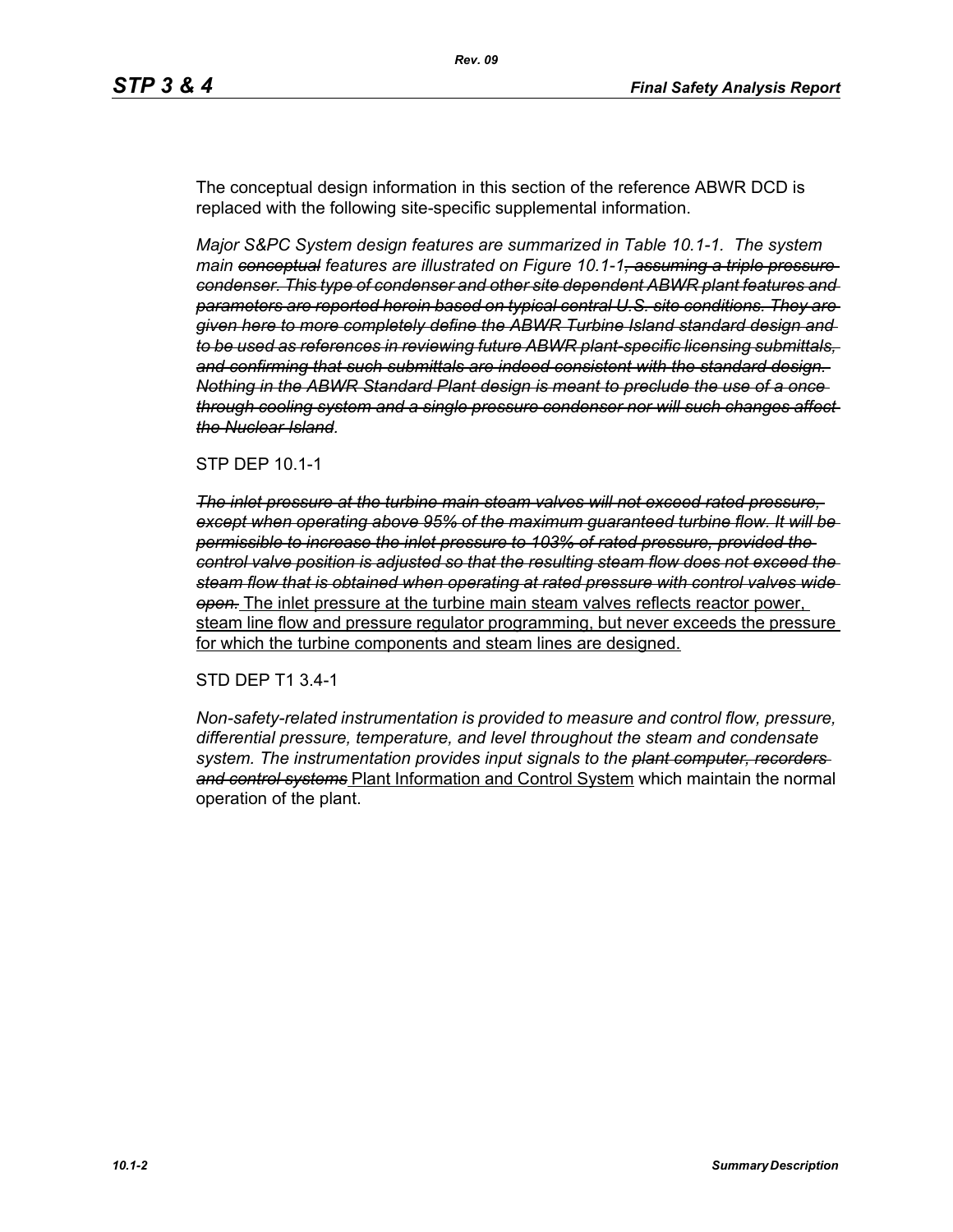# **Table 10.1-1 Summary of Important Design Features and Performance Characteristics of the Steam and Power Conversion System**

| <b>Nuclear Steam Supply System, Full Power Operation</b> |                                                              |  |
|----------------------------------------------------------|--------------------------------------------------------------|--|
| Rated reactor core power, MWt                            | 3,926                                                        |  |
| Rated NSSS power, MWt                                    | 3,919                                                        |  |
| Reactor steam outlet pressure, MPaA                      | 7.17                                                         |  |
| Reactor nominal outlet steam moisture,%                  | 0.1                                                          |  |
| Reactor inlet feedwater temperature, °C                  | 215.6                                                        |  |
| <b>Turbine-Generator</b>                                 |                                                              |  |
| <b>Nominal Rating, MWe</b>                               | ~1,400                                                       |  |
| Turbine type                                             | Tandem compound, six flow, 132.08 cm last-<br>stage bucket   |  |
|                                                          | 1 high pressure turbine                                      |  |
|                                                          | 3 low pressure turbines                                      |  |
| Operating speed, rad/s                                   | 188.5                                                        |  |
| Turbine throttle steam pressure, MPaA                    | 6.79                                                         |  |
| Throttle steam nominal moisture, %                       | 0.4                                                          |  |
| <b>Moisture Separator/Reheaters (MSRs)</b>               |                                                              |  |
| Number of MSRs per unit                                  | $4\,$ 2                                                      |  |
| Stages of moisture separation                            |                                                              |  |
| Stages of reheat                                         | 72                                                           |  |
| <b>Main Condenser (Site Dependent)</b>                   |                                                              |  |
| Type                                                     | <b>Multiple Single pressure</b>                              |  |
| Design duty, kW                                          | ~ <del>25.49 x 10<sup>5</sup></del> 251.50 x 10 <sup>4</sup> |  |
| Circulating water flow rate, $m^3/h$                     | ~ <del>136290</del> 272,550                                  |  |
| Circulating water temperature rise, °C                   | ~46.8 7.99                                                   |  |
| <b>Condensate Pumps</b>                                  |                                                              |  |
| Number of pumps                                          | 4-50% 4 x 33% (3 operating and 1 standby)                    |  |
| Pump type                                                | Vertical, centrifugal multi-stage                            |  |
| Driver type                                              | <b>Fixed speed motor Induction motor</b>                     |  |
| Design Conditions:                                       |                                                              |  |
| Normal flow, m <sup>3</sup> /h                           | ~ <del>1817.2</del> ~2300                                    |  |
| Total head, m                                            | $426.72 \sim 150$                                            |  |
| Rated motor power, kW                                    | $\sim$ 3800 ~ 1300                                           |  |
|                                                          |                                                              |  |

*Rev. 09*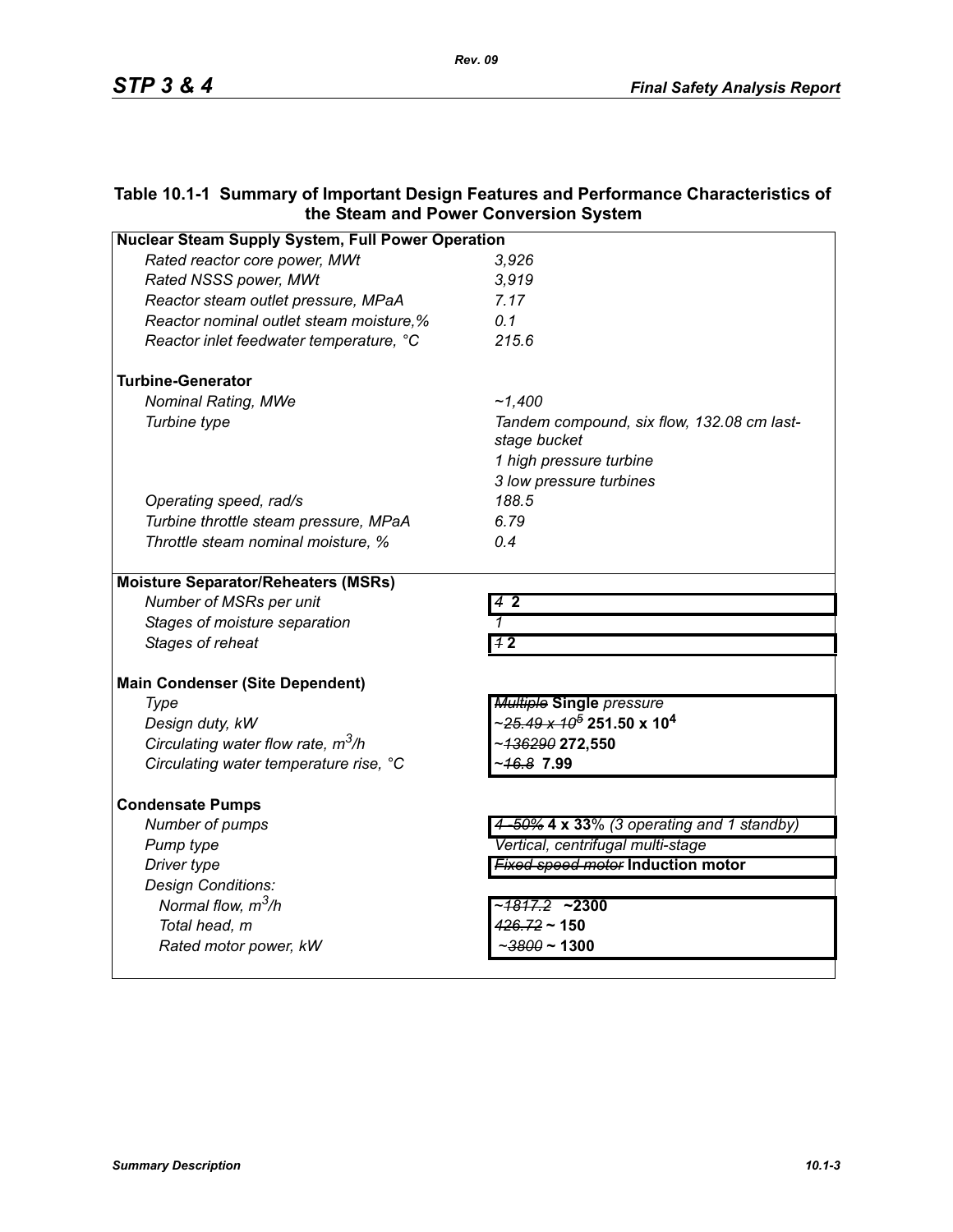| <b>Condensate Booster Pumps</b> |                                          |
|---------------------------------|------------------------------------------|
| <b>Number of Pumps</b>          | 4x33% (3 operating, 1 standby)           |
| <b>Pump Type</b>                | Horizontal, centrifugal, multi-stage     |
| <b>Driver Type</b>              | <b>Induction motor</b>                   |
| <b>Design Conditions:</b>       |                                          |
| Normal Flow, m <sup>3</sup> /h  |                                          |
|                                 | $-2300$                                  |
| Total Head, m                   | $-280$                                   |
| <b>Rated Motor Power, kW</b>    | $-2300$                                  |
| <b>Feedwater Heaters</b>        |                                          |
| <b>Low Pressure Heaters</b>     |                                          |
| a. No. 1                        |                                          |
| Number per stage                | 3                                        |
| Stage pressure, kPaA            | 24.543.5                                 |
| Duty per shell, kW              | $22.4$ 59.8 x $10^3$                     |
| Drain Cooler Duty per shell, kW | 13.5 x $10^3$                            |
| No. 2<br>b.                     |                                          |
| Number per stage                | 3                                        |
| Stage pressure, kPaA            | $60.8$ 90.0                              |
| Duty per shell, kW              | $48.85$ 38.4 x 10 <sup>3</sup>           |
| c. No. 3                        |                                          |
| Number per stage                | 3                                        |
| Stage pressure, kPaA            | <b>147 249</b>                           |
| Duty per shell, kW              | $\frac{51.88}{2}$ 62.8 x 10 <sup>3</sup> |
| d. No. 4                        |                                          |
| Number per stage                | 3                                        |
| Stage pressure, kPaA            | 330 439                                  |
| Duty per shell, kW              | $\frac{54.90}{2}$ 40.9 x 10 <sup>3</sup> |
| <b>High Pressure Heaters</b>    |                                          |
| e. No. 5                        |                                          |
| Number per stage                | $\overline{c}$                           |
| Stage pressure, kPaA            | <del>1,353</del> 1244                    |
| Duty per shell, kW              | $171.55$ 125.3 x 10 <sup>3</sup>         |
| f.<br>No. 6                     |                                          |
| Number per stage                | 2                                        |
| Stage pressure, kPaA            | 2,311 2250                               |
| Duty per shell, kW              | $\frac{428.73}{136.5}$ x 10 <sup>3</sup> |

## **Table 10.1-1 Summary of Important Design Features and Performance Characteristics of the Steam and Power Conversion System (Continued)**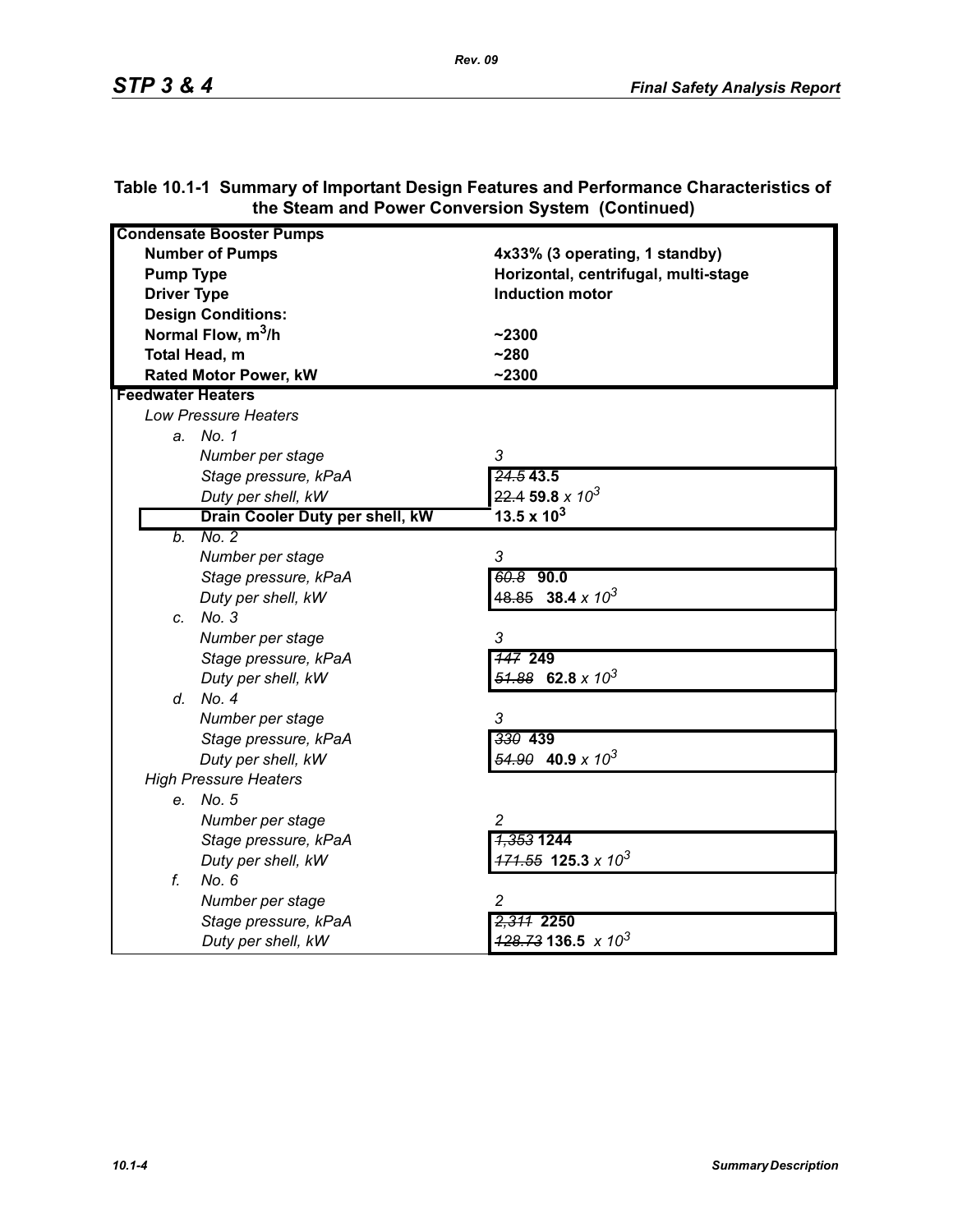| <b>Reactor Feedwater Pumps</b>       |                                                             |
|--------------------------------------|-------------------------------------------------------------|
| Number of pumps                      | 3 normally operating (33-65%), 1 standby,<br>variable speed |
| Pump type                            | Horizontal, centrifugal, single stage                       |
| Driver type                          | electric motors                                             |
| Design conditions:                   |                                                             |
| Main pumps:                          |                                                             |
| Normal flow, $m^3/h$                 | <del>1202.27</del> ~3300~                                   |
| Total head, m                        | $~100.08$ ~ 760                                             |
| Rated motor power, kW                | ~ <del>11,200</del> ~ 8400                                  |
| <b>Heater Drain Pumps</b>            |                                                             |
| Number of pumps                      | $2 \times 50\%$ 4 x 33% (3 operating, 1 standby)            |
| Pump type                            | Horizontal, centrifugal                                     |
| Driver type                          | <b>Fixed speed motor Induction Motor</b>                    |
| Design conditions:                   |                                                             |
| Normal flow, $m^3/h$                 | ~ <del>1362.9</del> ~1250                                   |
| Total head, m                        | $-228 - 370$                                                |
| Rated motor power, kW                | ~ <del>1850</del> ~ 1600                                    |
| <b>High Press. Heater Drain Tank</b> |                                                             |
| Number of tanks                      | $\overline{21}$                                             |
| Design, pressure kPa MPaG            | 4,547 1.67 & Full Vac.                                      |
| Tank capacity, m <sup>3</sup>        | $\frac{56,700 \hat{L}}{2}$ ~ 98                             |
|                                      |                                                             |
| <b>Low Press, Heater Drain Tanks</b> |                                                             |
| <b>Number of tanks</b>               | 3                                                           |
| Design, pressure MPaG                | 0.35 & Full Vac.                                            |
| Tank capacity, m3                    | ~4                                                          |

### **Table 10.1-1 Summary of Important Design Features and Performance Characteristics of the Steam and Power Conversion System (Continued)**

*\* Nominal depending on specific Turbine Building layout considerations*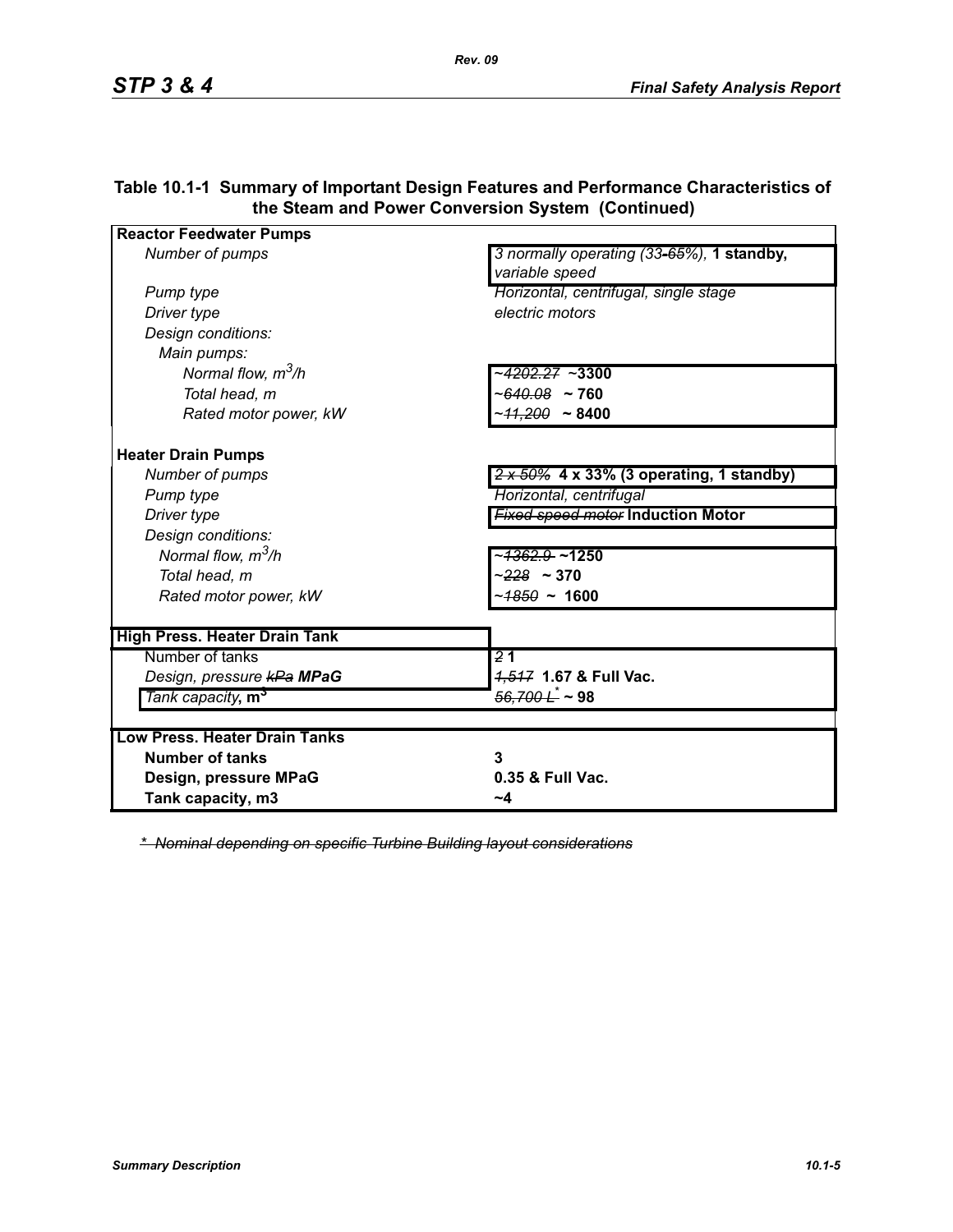